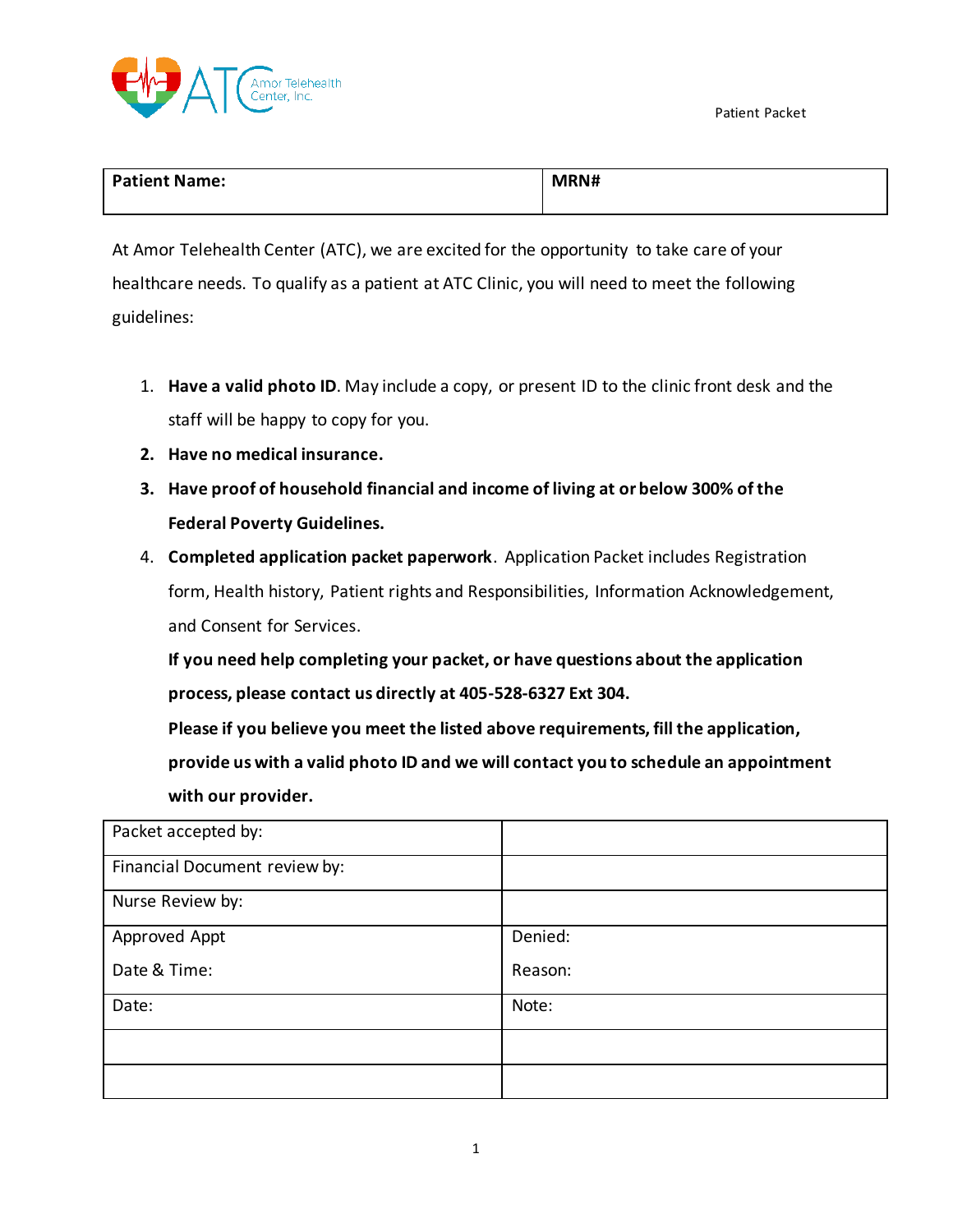

# **PATIENT REGISTRATION FORM**

## **PATIENT INFORMATION: THIS SECTION REFERS TO THE PATIENT ONLY**

| Last Name: ___________________________________First Name: __________________________________MI: ________ |                                 |             | Social |
|----------------------------------------------------------------------------------------------------------|---------------------------------|-------------|--------|
| Security #: _____________________                                                                        |                                 |             |        |
|                                                                                                          |                                 |             |        |
| ________Zip: _____________________                                                                       |                                 |             |        |
|                                                                                                          |                                 | Occupation: |        |
| Date of Birth: Sex: M F Marital Status: Married Single Divorced                                          |                                 |             |        |
| Race: American Indian or Alaska                                                                          | Asian Black or African American | Native      |        |
| White<br>Unknown/Declined to answer                                                                      |                                 |             |        |
| Ethnicity: Hispanic Not Hispanic or Latino Declined to answer                                            |                                 |             |        |
| Home phone________________Cell Phone ______________________Work Phone ___________                        |                                 |             |        |

| Best daytime number to reach you: Is it ok to leave a message at any of the numbers? Yes |                  |
|------------------------------------------------------------------------------------------|------------------|
| No                                                                                       |                  |
| If no please designate which ones, if any:                                               |                  |
|                                                                                          |                  |
| Primary Care Physician's Name (if applicable): _________________________________         | How did you hear |
|                                                                                          |                  |
|                                                                                          |                  |
| Spouse's Name: ___________________________________ Date of Birth: ______________         | Spouse's         |
| SS#: ____________________________                                                        |                  |
|                                                                                          |                  |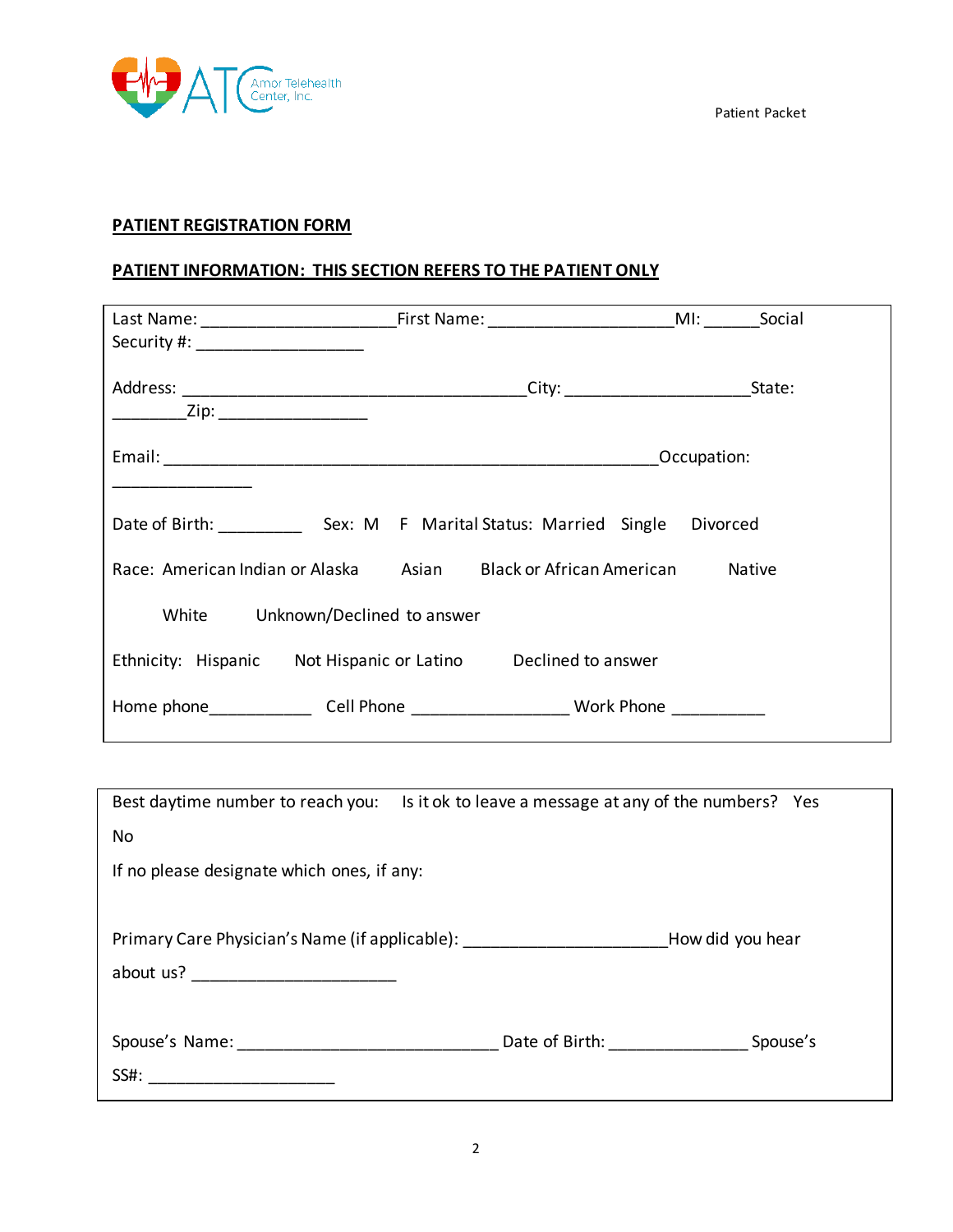

## **Insurance Coverage and Eligibility**

| Are you eligible for or covered by:                  | Yes | No | Applied | Pending | Denied |
|------------------------------------------------------|-----|----|---------|---------|--------|
| Medicare (Ages 65+)                                  |     |    |         |         |        |
| Medicaid/Sooner Care (State Provided for low-income) |     |    |         |         |        |
| Indian Health Services (CDIB Card)                   |     |    |         |         |        |
| Private Insurance                                    |     |    |         |         |        |
| Veterans' Health Benefits                            |     |    |         |         |        |

### **Household Financial Information**

| How many adults (18+) live in your home?            | How many children (under 18)? |
|-----------------------------------------------------|-------------------------------|
| How many people in the home have an income of       |                               |
| any kind? (Including unemployment, disability, SSI, |                               |
| retirement income)                                  |                               |
| Total amount that you earn for the household?       | ❖ Weekly                      |
|                                                     | ❖ biweekly                    |
|                                                     | ❖ monthly                     |
|                                                     | ❖ yearly                      |
| Combined income earned by all members of the        | ❖ Weekly                      |
| household                                           | ❖ biweekly                    |
|                                                     | ❖ monthly                     |
|                                                     | ❖<br>yearly                   |

### Chief Complaint/Problem list:

…………………………………………………………………………………………………………………………………………………… …………………………………………………………………………………………………………………………………………………… …………………………………………………………………………………………………………………………………………………… …………………………………………………………………………………………………………………………………………………… …………………………………………………………………………………………………………………………………………………… …………………………………………………………………………………………………………………………………………………… ……………………………………………………………………………………………………………………………………………….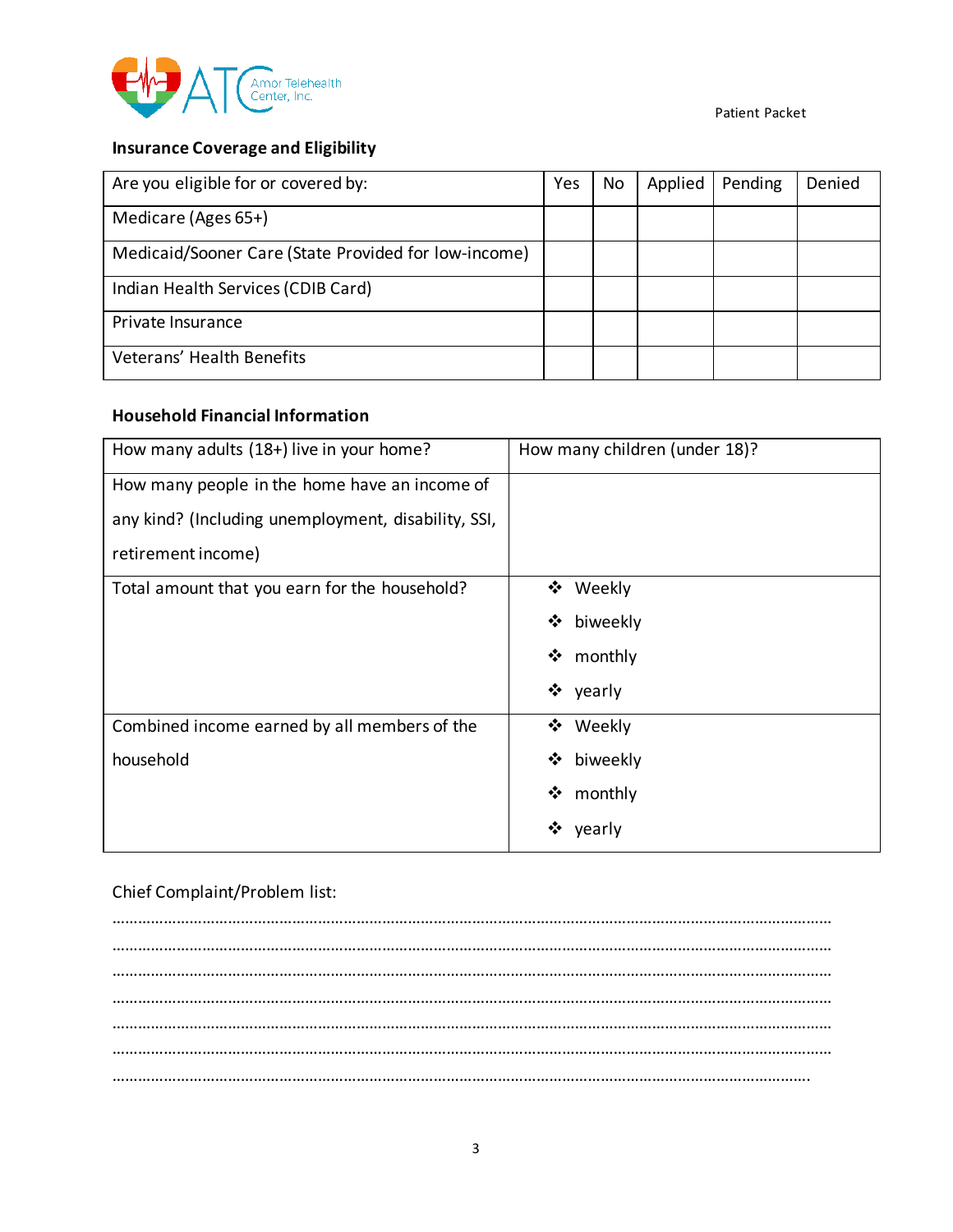

# **Health History:**

| <b>Whole System</b>                                                            | <b>Circle</b> |
|--------------------------------------------------------------------------------|---------------|
| Heart: Heart attack, surgery, CHF, Pacemaker                                   | Y/N           |
| Digestive: Ulcers, constipation, gallbladder                                   | Y/N           |
| Psychological: depression, anxiety, OCD, ADD                                   | Y/N           |
| Breathing: Asthma, seasonal allergies                                          | Y/N           |
| Risk factors such as High blood pressure, high cholesterol, obesity, addiction | Y/N           |
| Urinary: Kidney stones, frequent UTI, prostate issue, uterus or ovary issue    | Y/N           |
| History of Cancer, TB, Hepatitis, HIV/AIDS, Blood clots                        | Y/N           |
| Endocrine: Diabetes, pre-diabetes, pancreatitis                                | Y/N           |

Please indicate whether you have a Family History of any of the following and list family members who are affected with these conditions:

| <b>Diabetes</b>      | Y/N | Relationship: |
|----------------------|-----|---------------|
| <b>Heart Disease</b> | Y/N | Relationship: |
| Stroke               | Y/N | Relationship  |
| Asthma               | Y/N | Relationship  |
| Cancer               | Y/N | Relationship  |

| Please list all medications you currently take;         | None  |
|---------------------------------------------------------|-------|
|                                                         |       |
|                                                         |       |
|                                                         |       |
| Preferred Pharmacy:                                     |       |
| Please list any drug; food or other allergies you have; | None. |
|                                                         |       |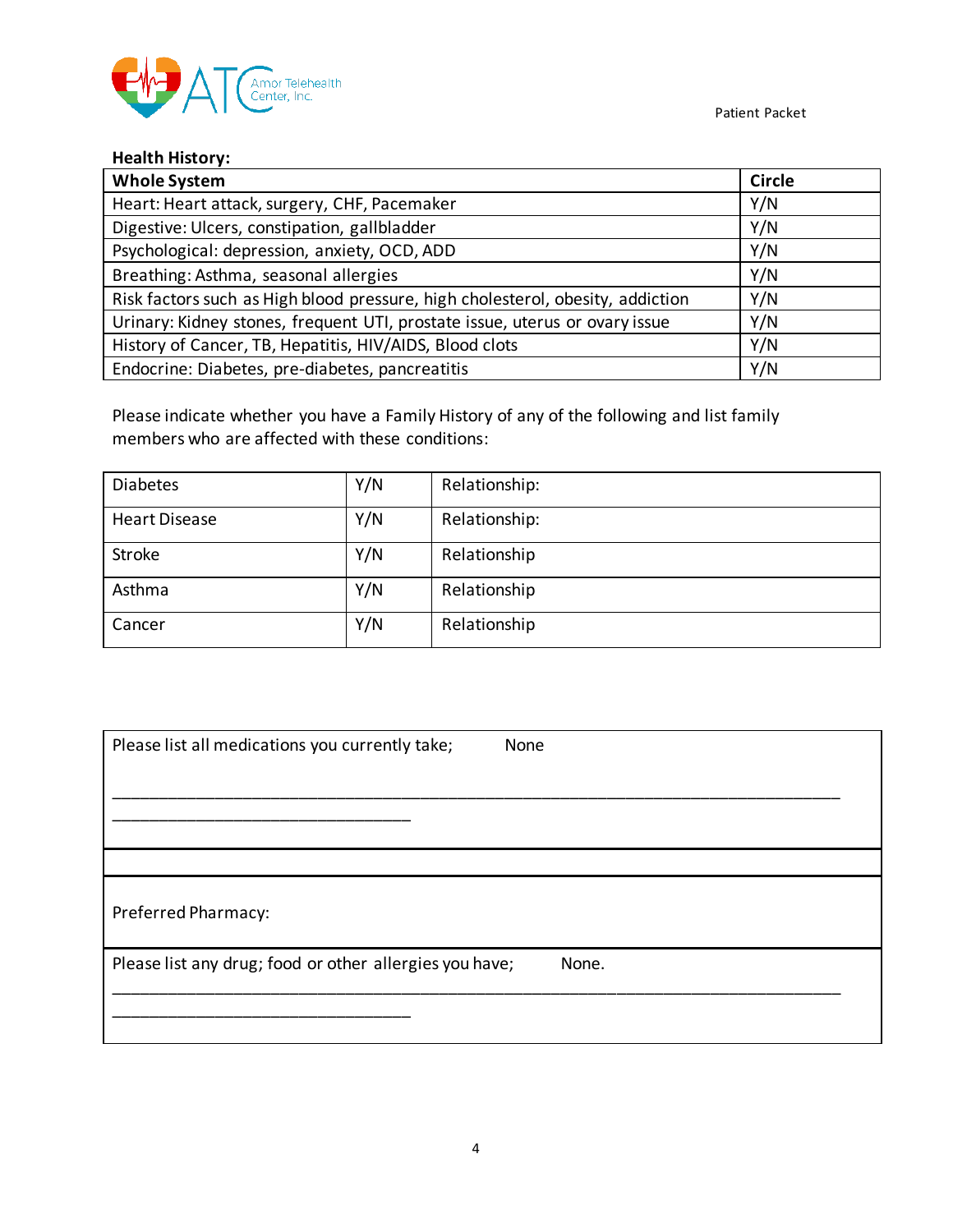

| Do you smoke?       |                                       |  |
|---------------------|---------------------------------------|--|
| No                  | If you are an ex-smoker               |  |
| Yes                 |                                       |  |
| <b>No</b>           | Do you consume alcohol?               |  |
| Yes<br>Occasionally | How many standard drinks per day Week |  |

| When did you last have these immunizations? |                |  |
|---------------------------------------------|----------------|--|
| Influenza                                   | Date;          |  |
| Pneumonia<br>Tetanus                        | Date;<br>Date; |  |

| <b>Women's Health</b>                                                                       |
|---------------------------------------------------------------------------------------------|
| Is there any possibility that you could be pregnant? (Circle) YES<br>NO.<br><b>NOT SURE</b> |
| Are you sexually active? YES / NO                                                           |
| Do you use or need birth control? YES / NO                                                  |
| Total number of pregnancies in your life?                                                   |
| When was your last Pap Smear?                                                               |
| Date if known                                                                               |
| Within last 12 months; Within last 2 years; More than 2 years ago; More than 4 years ago;   |
| Never                                                                                       |
| Not required                                                                                |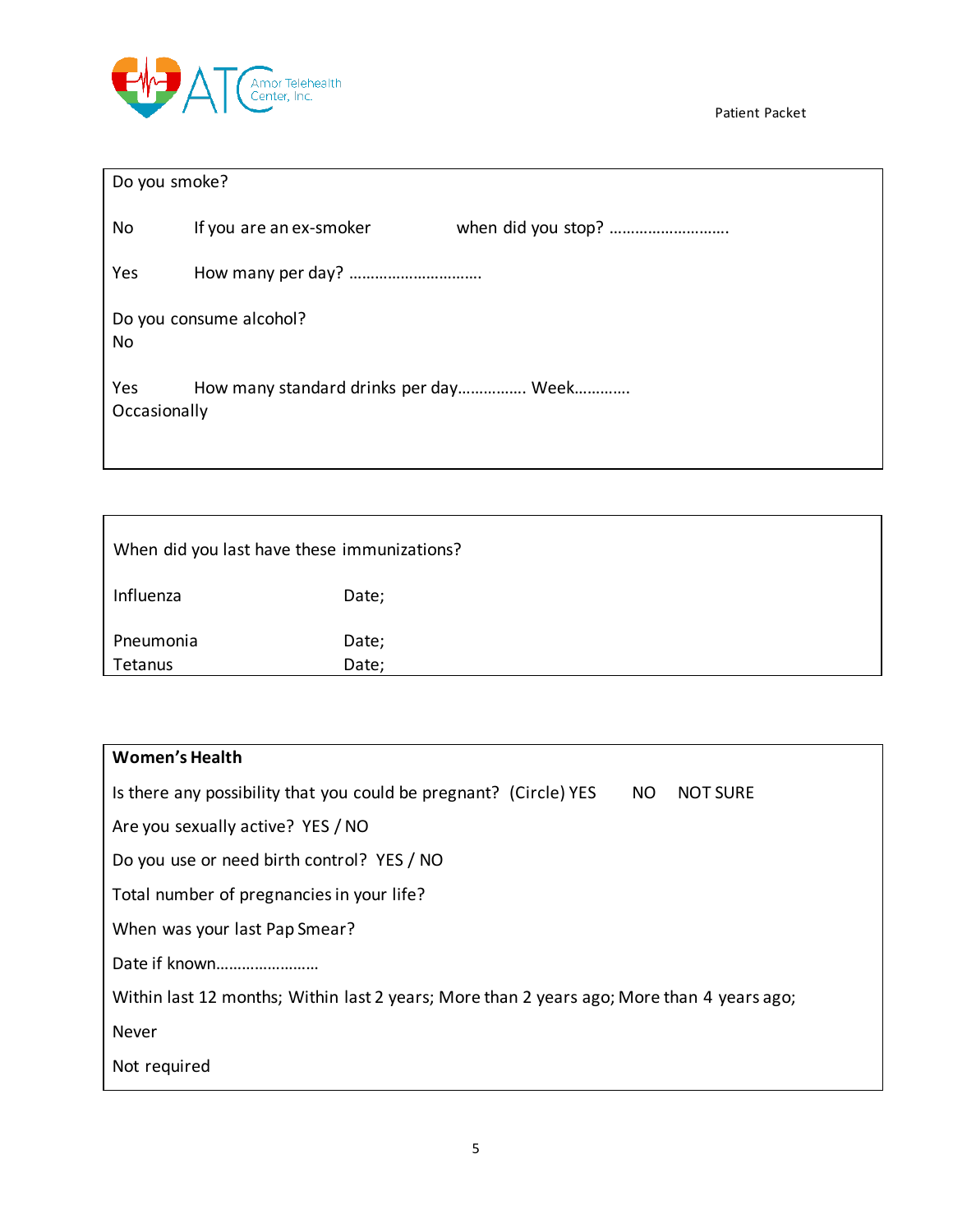

### **Men's Health**

Are you sexually active? YES / NO

When was your last Prostate check?

Date if known……………………

Within last 12 months; Within last 2 years; More than 2 years ago; More than 4 years ago;

Never

Blood in urine? Y / N

| <b>Office use only</b> |  |
|------------------------|--|
| Date entered /         |  |
| <b>Name</b>            |  |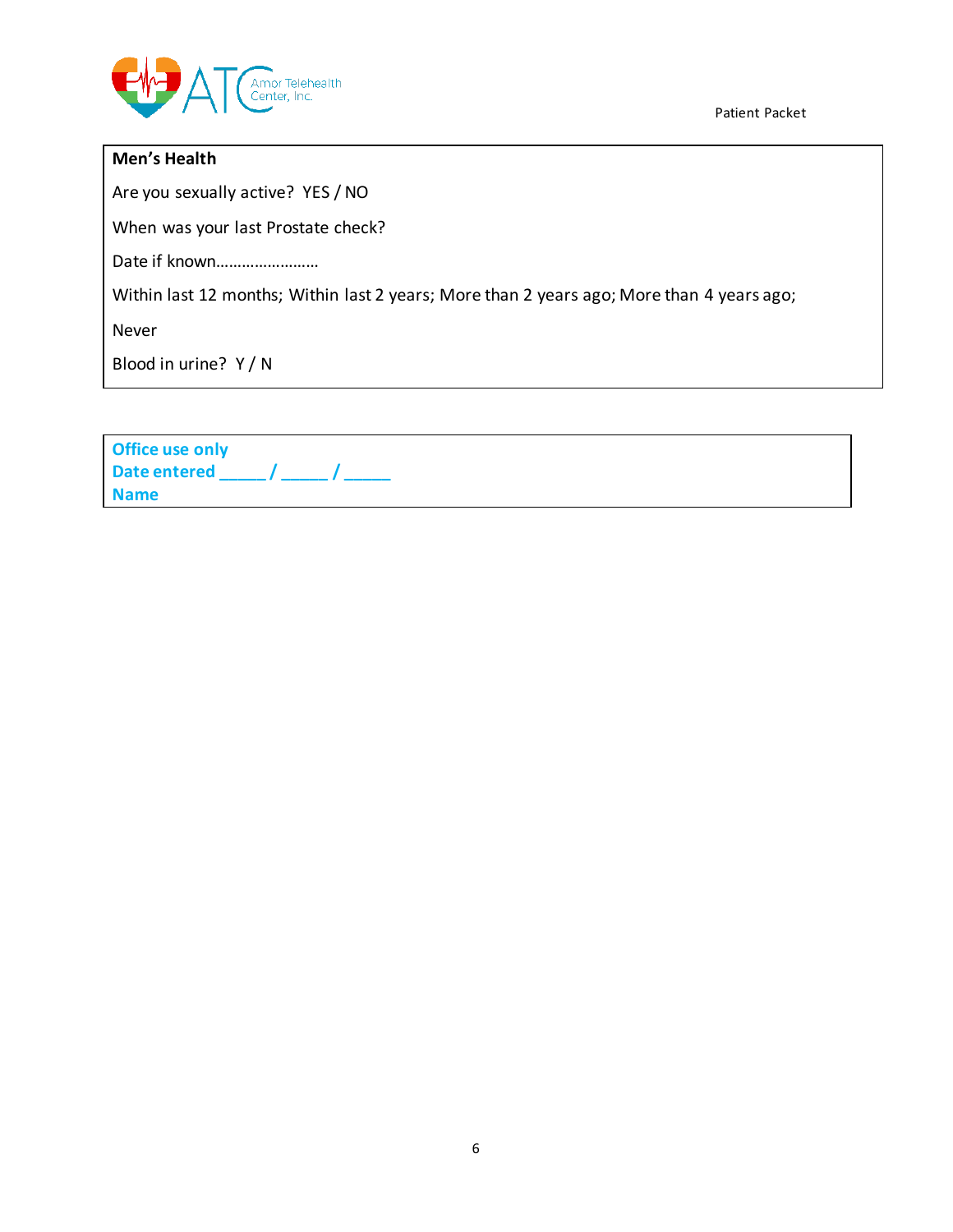

# **We Care for your Health.**

### **Patient Information Authorization and Privacy Acknowledgement**

We require your consent to collect personal information about you. Please read this information carefully and sign where indicated below.

Amor Telehealth center, Inc collect information from you for the primary purpose of providing quality health care. We require you to provide us with your personal details and a full medical history so that we may accurately assess, diagnose, treat and be proactive in your health care needs. This means we will use the information you provide in the following ways:

- Administrative purposes in running our healthcare care practice.
- Disclosure to others involved in your health care, including treating doctors and specialists outside this care practice. This may occur through referral to other doctors, or for medical tests and in the reports or results returned to us following the referrals.
- To contact you or your family for the purposes of Recalls & Reminders.

Patient information shall not be released to a third party without the expressed consent of the patient.

I have read the information above and understand the reasons why my information is collected. I understand that I am not obliged to provide any information requested of me, but that my failure to do so might compromise the quality of the health care and treatment given to me.

I am aware of my right to access the information collected about me, except in some circumstances where access might legitimately be withheld. I understand I will be given an explanation in these circumstances.

I understand that if my information is to be used for any other purpose other than set out above, my further consent will be obtained.

I consent to the handling of my information by this practice for the purposes set out above.

| Signed | Date |
|--------|------|
| Name:  |      |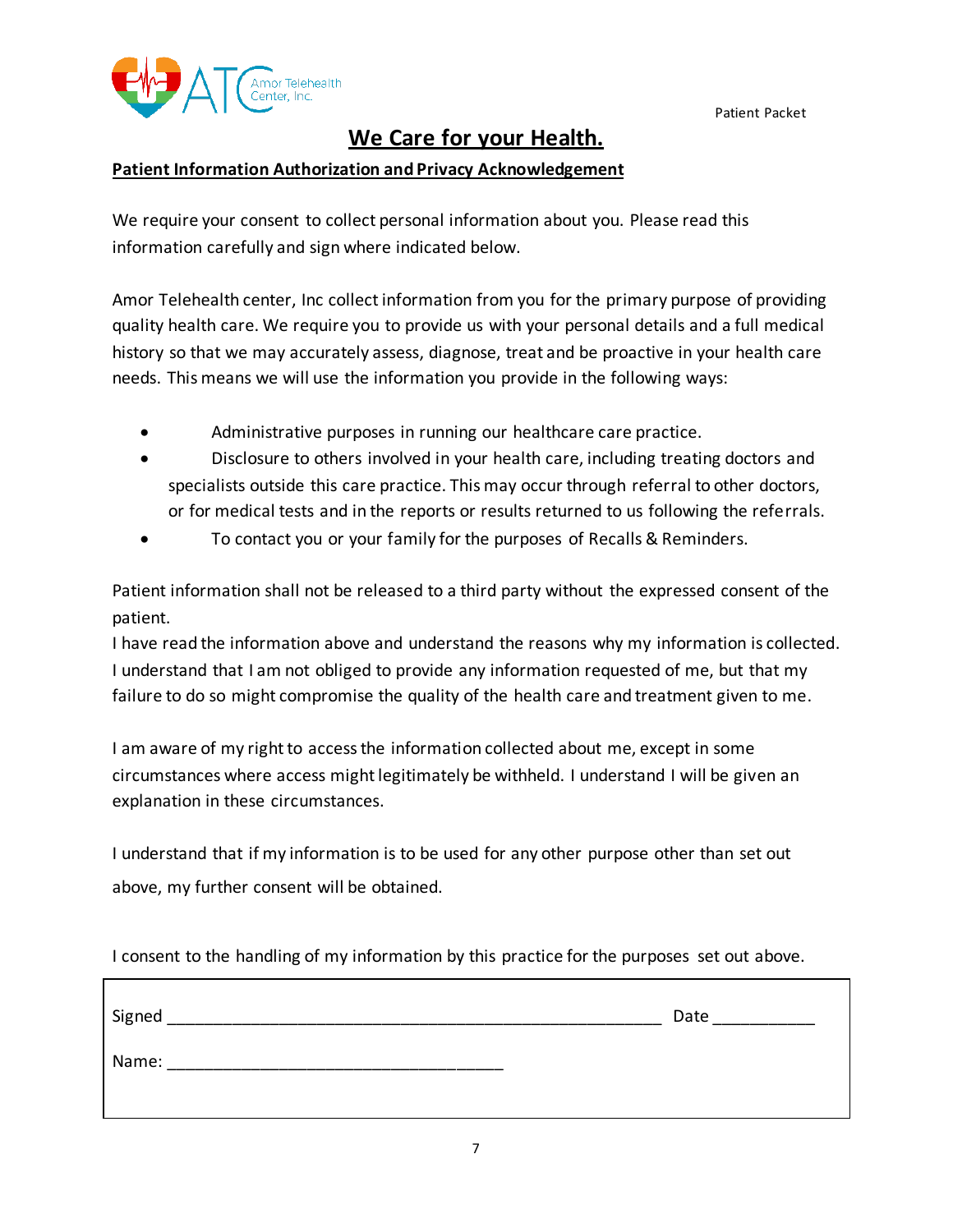

### **Authorization to convey personal health information by message.**

I authorize Amor Telehealth Center Clinic staff, providers, and volunteers to leave messages for me at phone numbers I have provided to them as personal contact information. I understand that these messages could include Protected Health Information (PHI) pertaining to my follow up scheduling and appointment dates/times, care, and treatment and may come in the form of text or voice message.

## **I authorize Amor Telehealth Center Clinic to leave messages containing Protected Health Information:**

Select all that apply: 1) By Voicemail 2) Via Text Message 3) With Family/Friends

4) No Messages

### **Authorization to share Personal Health Information**

I give permission for Amor Telehealth Center Clinic to provide my protected Health Information to the following people:

| <b>Name</b> | Relationship | Phone# |
|-------------|--------------|--------|
|             |              |        |
|             |              |        |
|             |              |        |

I acknowledge and understand that this authorization will be kept as part of my medical record and will remain in effect until revoked by me in writing.

Patient acknowledgement of notice of privacy practices:

I……………………………………………………………...hereby acknowledge that I have been provided the opportunity to review the Amor Telehealth Clinic Notice of Privacy Practices and that I have read and fully understand the notice. I have been provided with the opportunity to ask questions about the notice and my questions have been answered to my satisfaction.

Patient/Guardian Signature: -------------------------------------- Date: ----------------------------